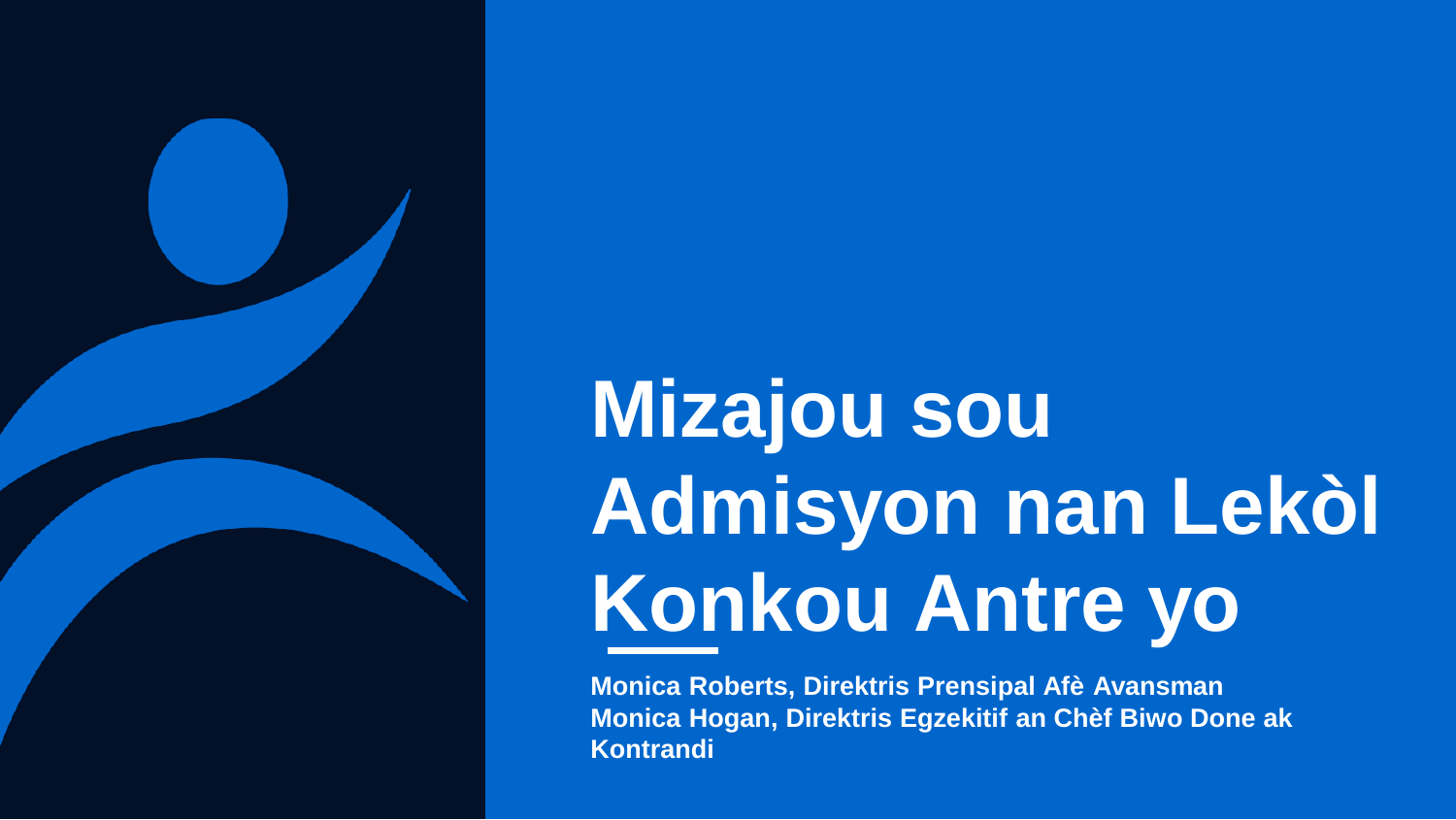# **Gwoup Kandida yo**

| Kantite Kandida pou Lekòl Konkou Antre yo          |                       |                       |  |  |  |  |  |
|----------------------------------------------------|-----------------------|-----------------------|--|--|--|--|--|
| Tip Lekòl la ak Nivo Klas la                       | Ane Skolè (2020-2021) | Ane Skolè (2021-2022) |  |  |  |  |  |
| Lekòl Piblik Boston, Klas 7yèm<br>Ane              | 2.133                 | 1.287                 |  |  |  |  |  |
| Ki pa Lekòl Piblik Boston, Klas<br><b>7yèm Ane</b> | 700                   | 379                   |  |  |  |  |  |
| Lekòl Piblik Boston, Klas 9yèm<br>Ane              | 780                   | 618                   |  |  |  |  |  |
| Ki pa Lekòl Piblik Boston, Klas<br>9yèm Ane        | 397                   | 142                   |  |  |  |  |  |
| <b>Total</b>                                       | 4.010                 | 2.426                 |  |  |  |  |  |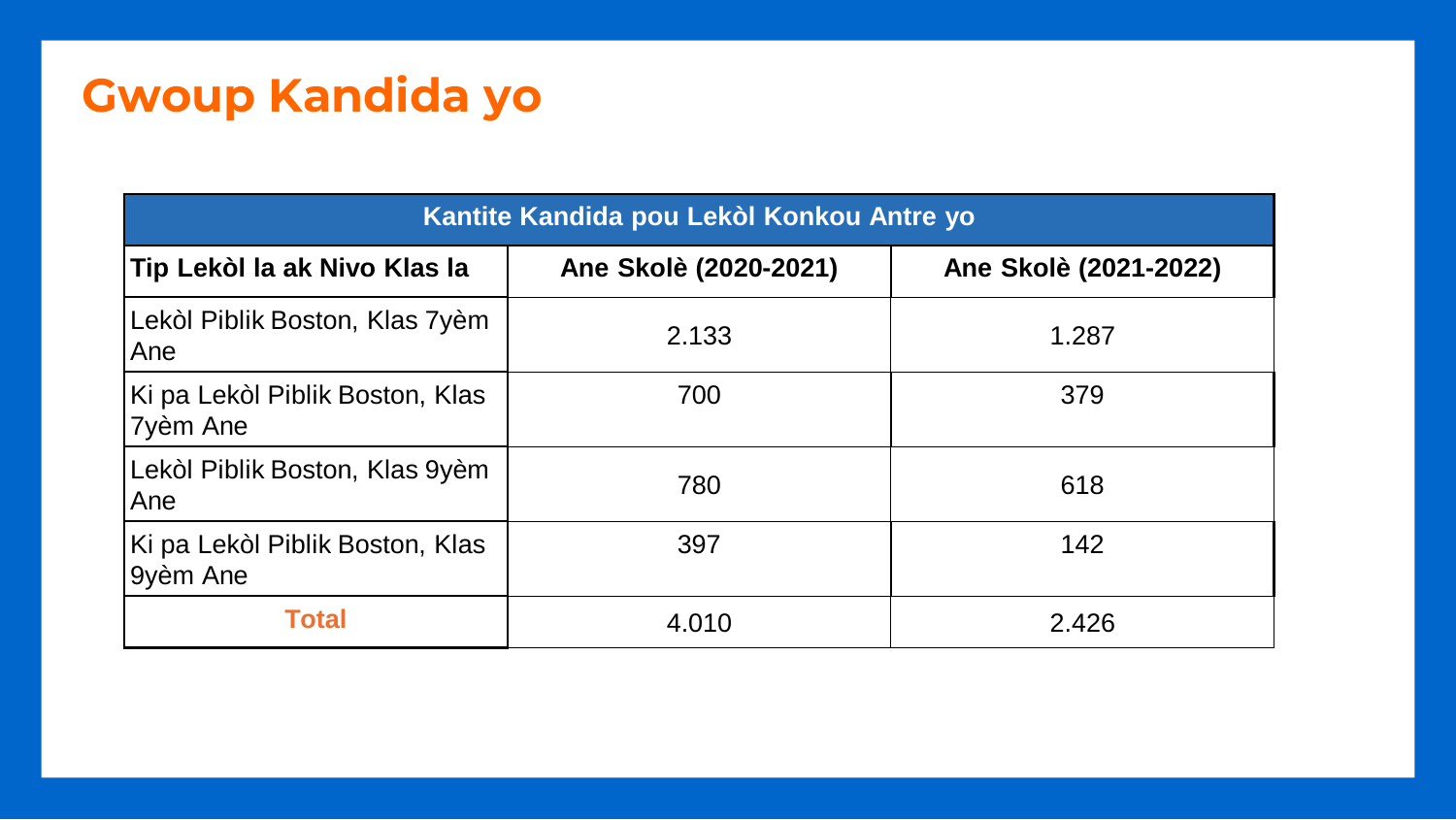## **Envitasyon yo**

- Pami 1.666 kandida klas 7yèm ane yo ane sa a, 974 (58,5%) ladan yo te resevwa yon envitasyon.
- Te genyen 760 kandida klas 9yèm ane, ane sa a, e 340 (44,7%) ladan yo te resevwa yon envitasyon.

| Envitasyon yo selon lekòl           |                        |                                 |                        |                                 |                        |                        |  |  |  |
|-------------------------------------|------------------------|---------------------------------|------------------------|---------------------------------|------------------------|------------------------|--|--|--|
| Non lekòl la                        |                        | Envitasyon pou klas<br>7yèm ane |                        | Envitasyon pou klas<br>9yèm ane | Envitasyon yo Antou    |                        |  |  |  |
|                                     | Ane Skolè<br>2020-2021 | Ane skolè<br>2021-2022          | Ane Skolè<br>2020-2021 | Ane skolè<br>2021-2022          | Ane Skolè<br>2020-2021 | Ane skolè<br>2021-2022 |  |  |  |
| Lekòl Boston<br>Latin<br>Academy    | 336                    | 320                             | 89                     | 82                              | 425                    | 402                    |  |  |  |
| Lekòl Boston<br><b>Latin School</b> | 484                    | 465                             | 58                     | 41                              | 542                    | 506                    |  |  |  |
| Lekòl<br>O'Bryant                   | 205                    | 189                             | 261                    | 217                             | 466                    | 406                    |  |  |  |
| <b>Total</b>                        | 1025                   | 974                             | 408                    | 340                             | 1.433                  | 1.314                  |  |  |  |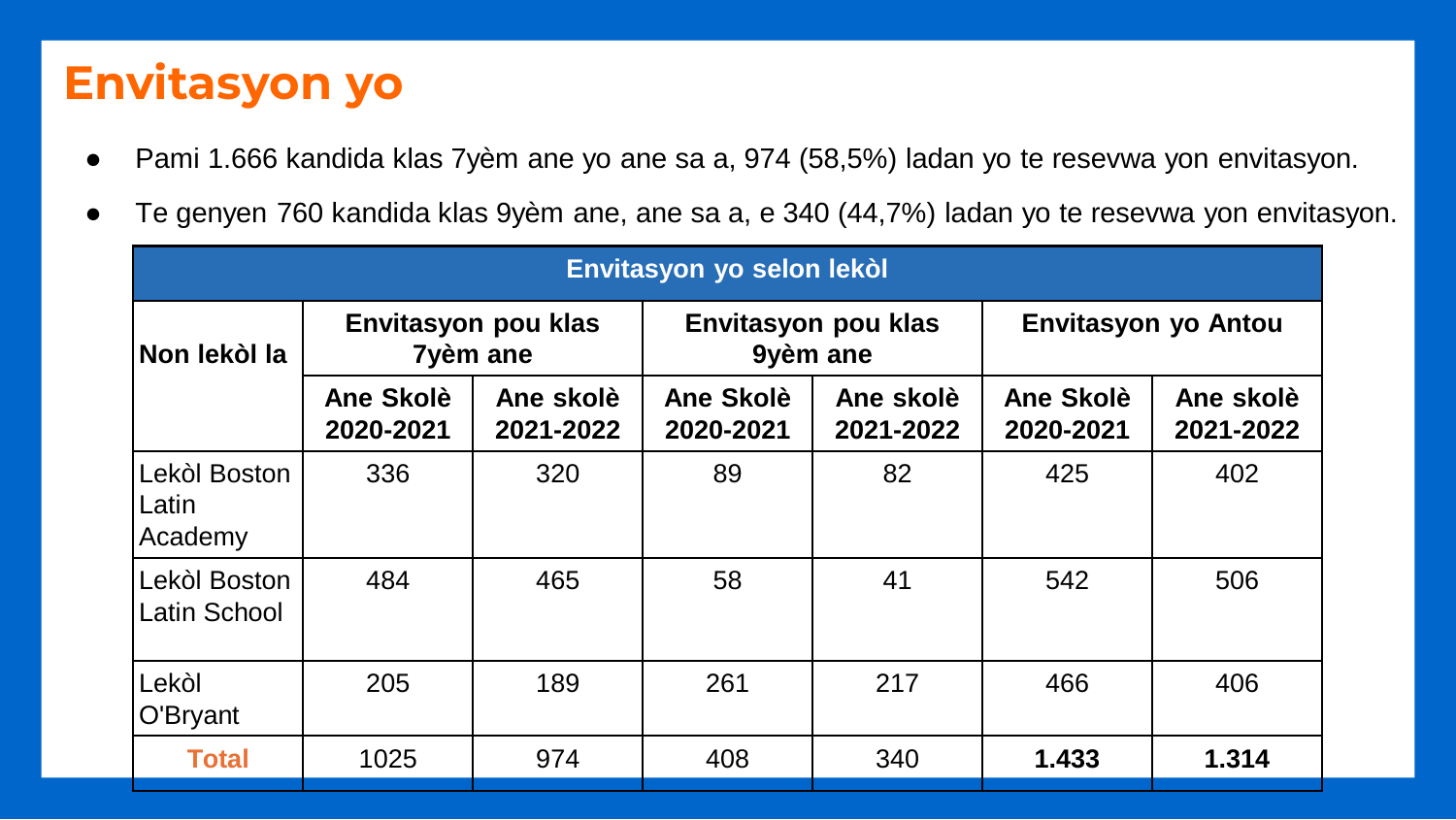## **Estati Sosyoekonomik ak Elèv ki san Lojman**

#### Percentage of Invitations Sent by Student Group

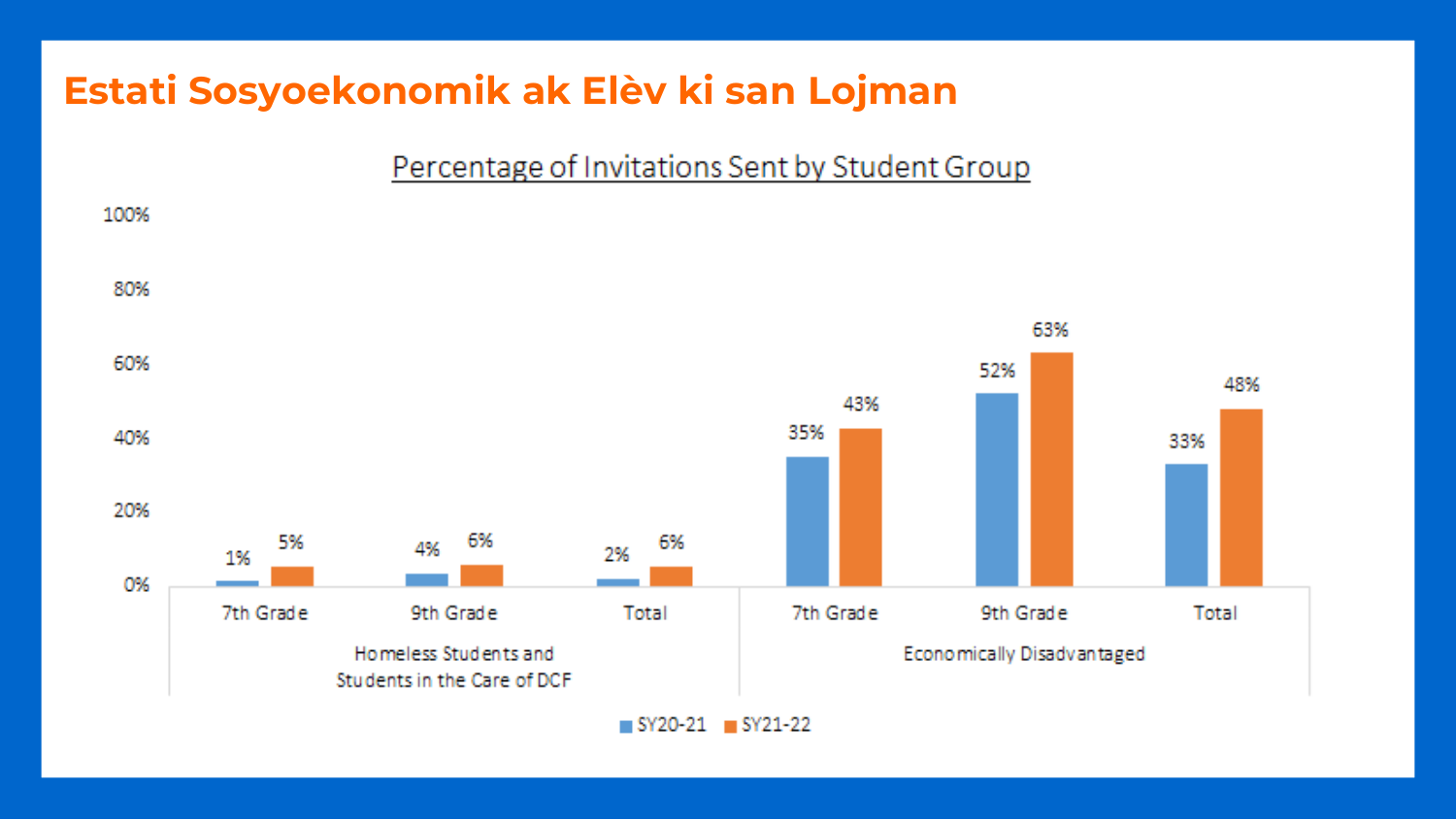## **Distribisyon Jeyografik**

- Nan kèk nan kòd postal yo, te genyen kèk ti chanjman oswa pa t genyen chanjman ditou nan kantite envitasyon yo te resevwa ane sa a.
- Kòd postal ki genyen revni mwayèn fanmi ki ba yo (ki genyen timoun anba laj 18 an) te resevwa plis envitasyon parapò ak ane pase, pami yo kòd postal zòn Dorchester, Roxbury, ak Mattapan.

| Kòd postal | Katye                                        | Revni Mwayèn Fanmi<br>(ki Genyen Timoun<br>Anba Laj 18 an) | 7yèm ane       |           | 9yèm ane                |           |
|------------|----------------------------------------------|------------------------------------------------------------|----------------|-----------|-------------------------|-----------|
|            |                                              |                                                            | Nimewo         | Pousantaj | Nimewo                  | Pousantaj |
| 2108       | Beacon Hill                                  | 245.781\$                                                  | 6              | 1%        | 1                       | 0%        |
| 2109       | Downtown                                     | 226.518\$                                                  | $\overline{2}$ | 0%        | 1                       | 0%        |
| 2110       | Downtown                                     | 191.099\$                                                  | $\mathbf{1}$   | 0%        | $\mathbf{1}$            | 0%        |
| 2111       | Chinatown                                    | 38.846\$                                                   | $\overline{7}$ | 1%        | $\overline{2}$          | 1%        |
| 2113       | North End                                    | 167.566\$                                                  | $\overline{2}$ | 0%        | $\mathbf{1}$            | 0%        |
| 2114       | Beacon Hill / West End                       | 191.131\$                                                  | $\overline{7}$ | 1%        | $\overline{\mathbf{c}}$ | 1%        |
| 2115       | Longwood/Fenway                              | 26.958\$                                                   | 10             | 1%        | 5                       | 1%        |
| 2116       | Back Bay                                     | 206.054\$                                                  | 13             | 1%        | $\overline{4}$          | 1%        |
| 2118       | South End                                    | 51.000\$                                                   | 27             | 3%        | 11                      | 3%        |
| 2119       | Roxbury                                      | 29.568\$                                                   | 50             | 5%        | 20                      | 6%        |
| 2120       | Roxbury                                      | 34.981\$                                                   | 11             | 1%        | $\overline{4}$          | 1%        |
| 2121       | Roxbury                                      | 28.964\$                                                   | 67             | 7%        | 23                      | 7%        |
| 2122       | Dorchester                                   | 51.354\$                                                   | 48             | 5%        | 20                      | 6%        |
| 2124       | Dorchester                                   | 45.906\$                                                   | 109            | 11%       | 42                      | 12%       |
| 2125       | Dorchester                                   | 53.828\$                                                   | 59             | 6%        | 20                      | 6%        |
| 2126       | Mattapan                                     | 50.011\$                                                   | 51             | 5%        | 27                      | 8%        |
| 2127       | South Boston                                 | 61.524\$                                                   | 35             | 4%        | 12                      | 4%        |
| 2128       | East Boston                                  | 40.313\$                                                   | 75             | 8%        | 28                      | 8%        |
| 2129       | Charlestown                                  | 150.000\$                                                  | 35             | 4%        | 9                       | 3%        |
| 2130       | Jamaica Plain                                | 105.750\$                                                  | 54             | 6%        | 17                      | 5%        |
| 2131       | Roslindale                                   | 84.670\$                                                   | 67             | 7%        | 18                      | 5%        |
| 2132       | West Roxbury                                 | 138.800\$                                                  | 69             | 7%        | 12                      | 4%        |
| 2134       | Allston                                      | 62.132\$                                                   | 11             | 1%        | 4                       | 1%        |
| 2135       | Brighton                                     | 98.013\$                                                   | 29             | 3%        | 10                      | 3%        |
| 2136       | Hyde Park                                    | 58.453\$                                                   | 67             | 7%        | 24                      | 7%        |
| 2163       | Allston                                      | 63.333\$                                                   | $\mathbf{1}$   | 0%        | 0                       | 0%        |
| 2199       | Back Bay                                     | 91.125\$                                                   | $\mathbf 0$    | 0%        | 0                       | 0%        |
| 2210       | South Boston Waterfront                      | 213.068\$                                                  | $\overline{2}$ | 0%        | $\mathbf{1}$            | 0%        |
| 2215       | Fenway/Kenmore                               | 78.487\$                                                   | $\overline{2}$ | 0%        | 1                       | 0%        |
| 2467       | Chestnut Hill                                | 195.539\$                                                  | $\overline{4}$ | 0%        | 0                       | 0%        |
| 9999       | San Lojman/DCF (Depatman<br>Timoun ak Fanmi) | $\star\star$                                               | 53             | 5%        | 20                      | 6%        |
|            | Total                                        |                                                            | 974            | 100%      | 340                     | 100%      |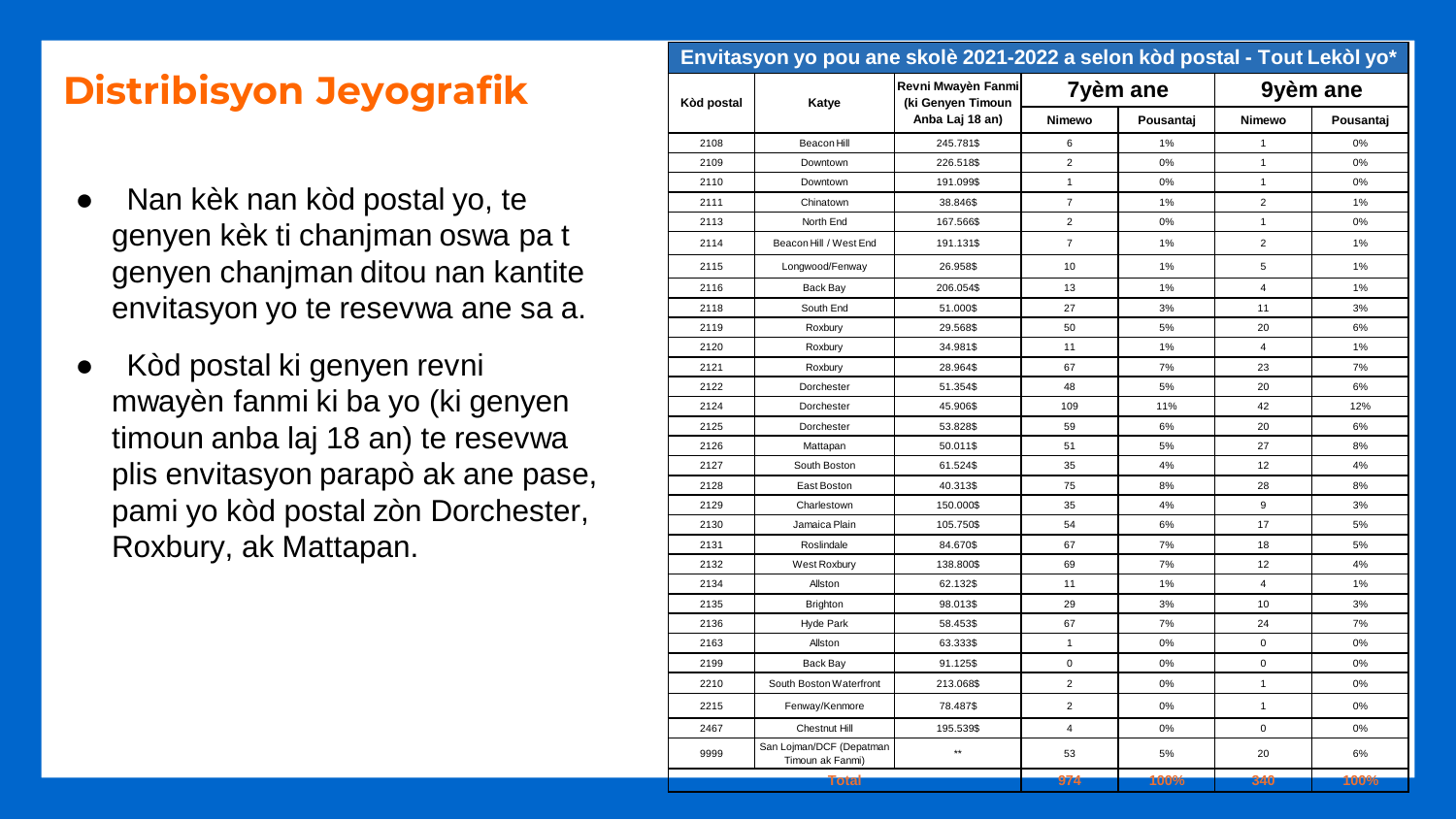**Ras**

#### Invitations by Race

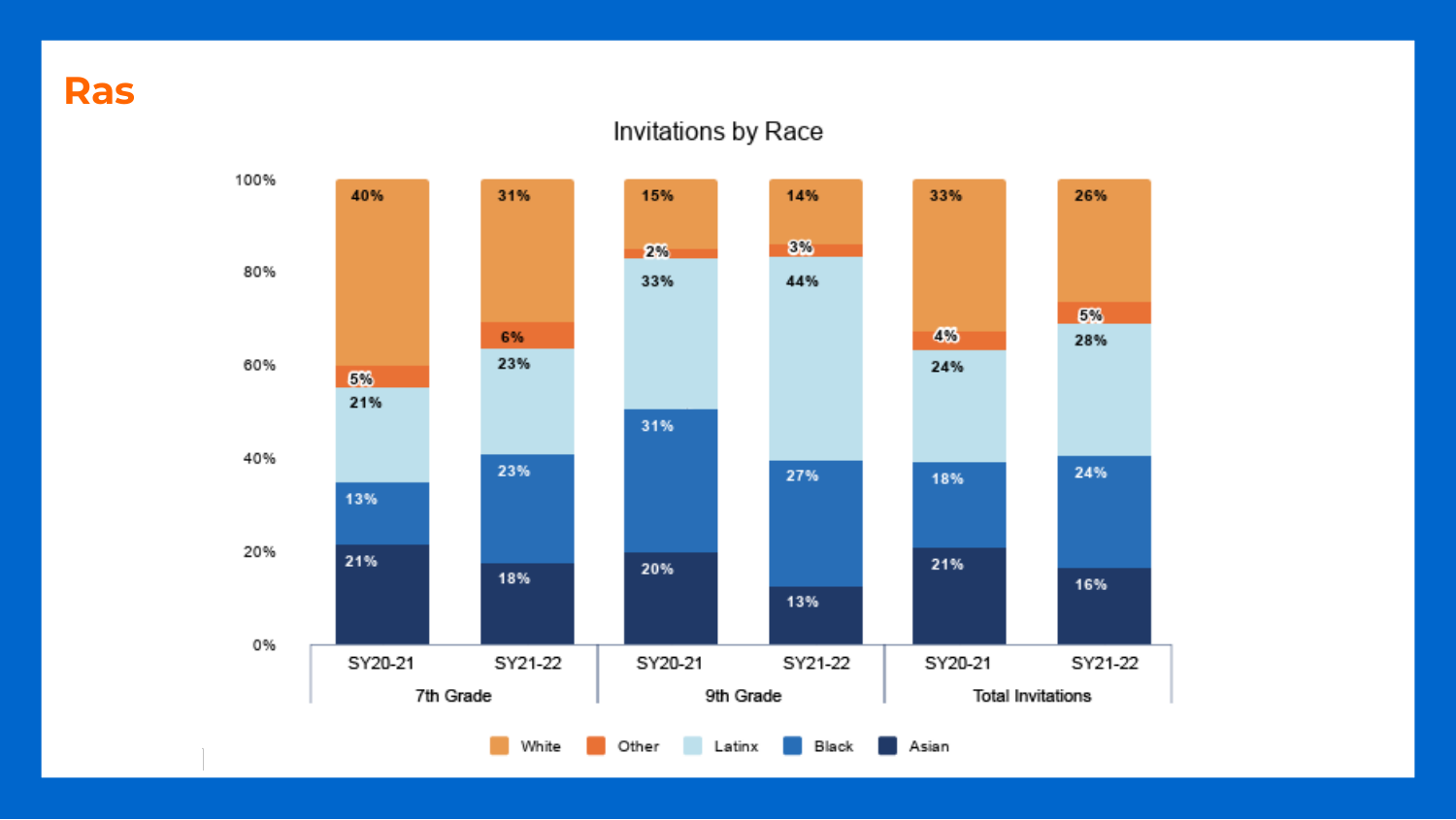## **Tip Lekòl Presedan an**



Invitations by Sending School Type